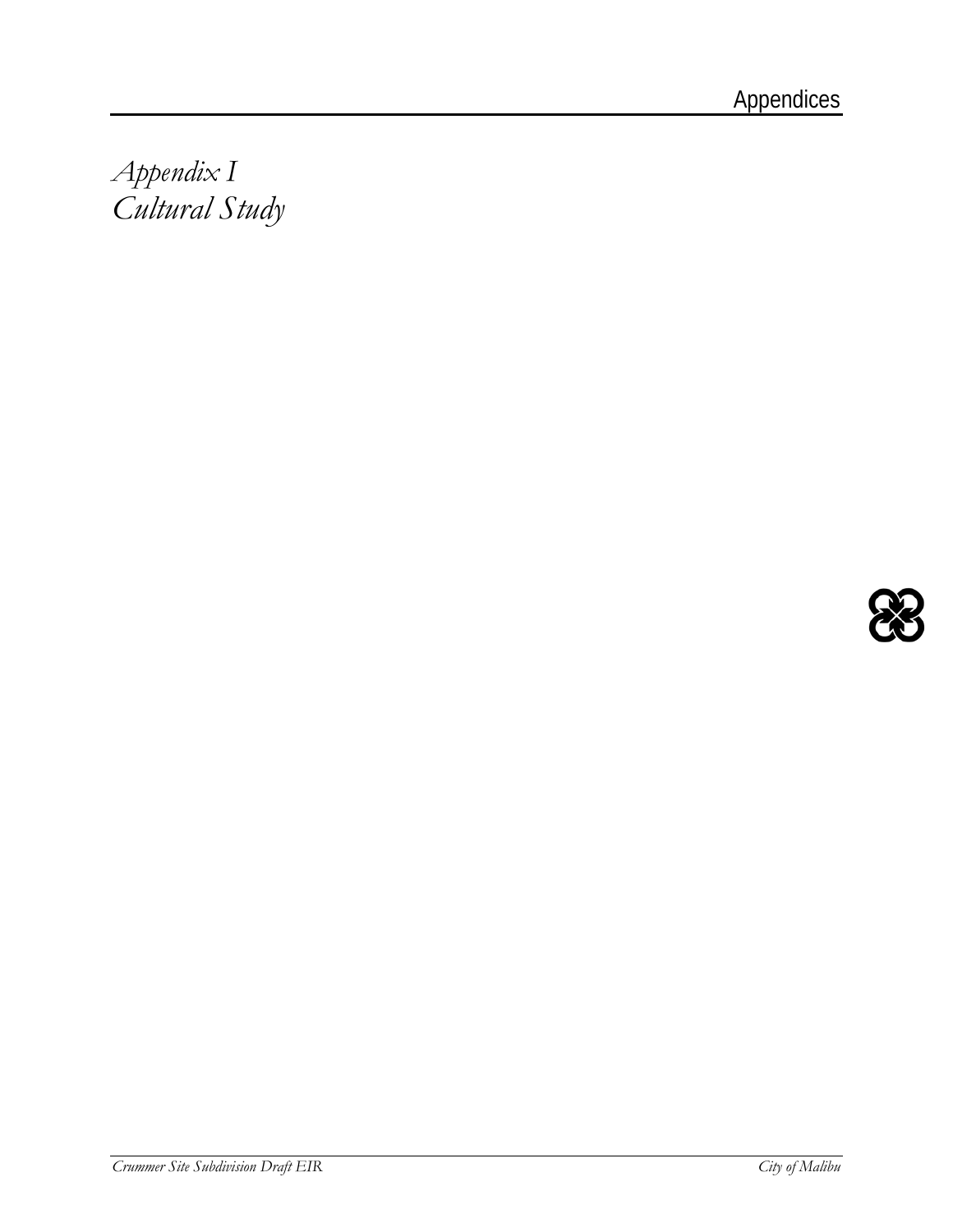*This page intentionally left blank.* 

*Appendix J Geotechnical Study*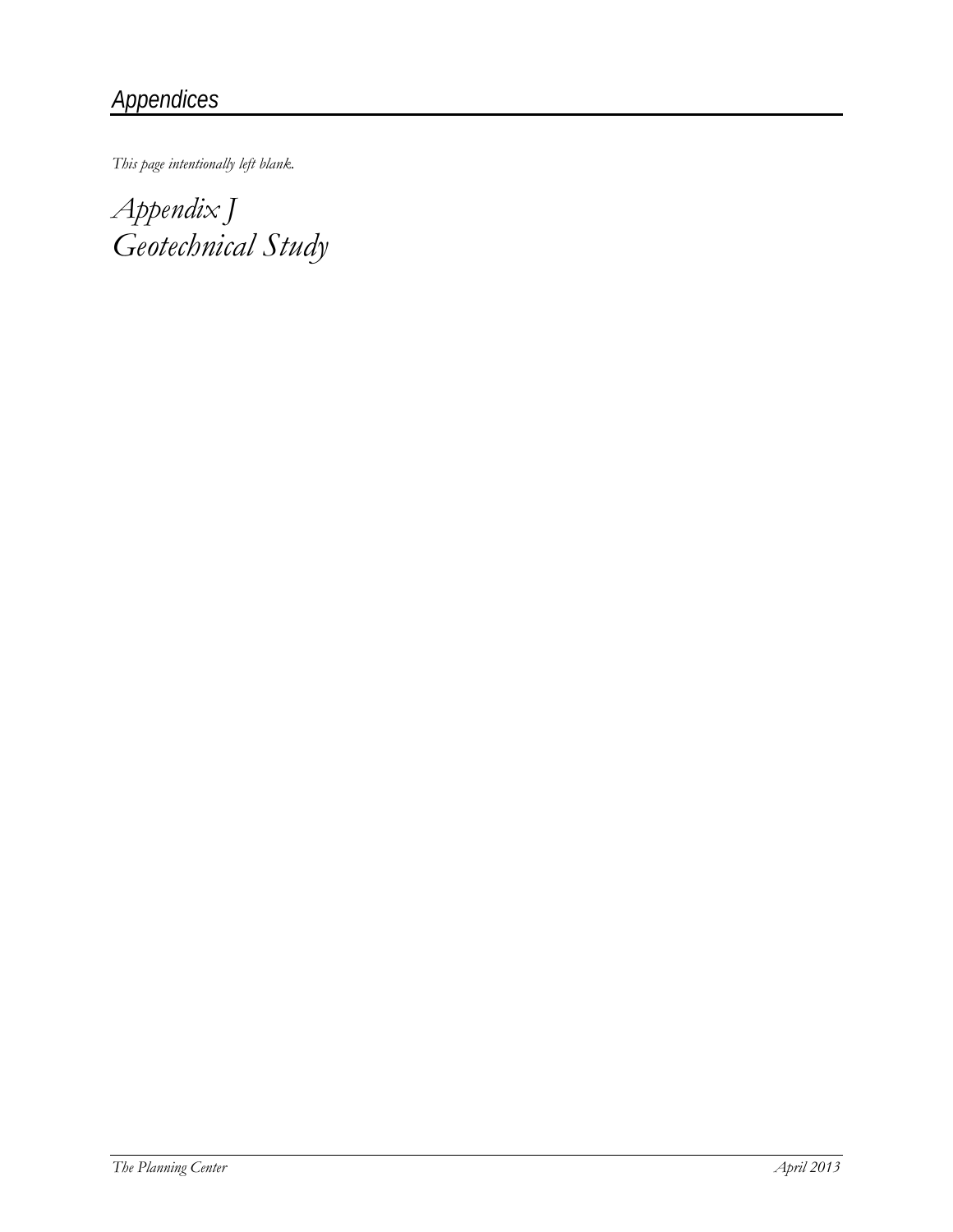Natural History Museum of Los Angeles County 900 Exposition Boulevard Los Angeles, CA 90007

tel 213.763.DINO www.nhm.org

Vertebrate Paleontology Section Telephone: (213) 763-3325 Fax: (213) 746-7431 e-mail: smcleod@nhm.org

8 March 2013



Cogstone Resource Management, Inc. 1518 Taft Avenue Orange, CA 92865-4157

Attn: Sherri Gust

re: Vertebrate Paleontology Records Check for paleontological resources for the proposed 24 acres at 24120 Pacific Coast Highway Project, in the City of Malibu, Los Angeles County, project area

Dear Sherri:

I have conducted a thorough search of our paleontology collection records for the locality and specimen data for the proposed 24 acres at 24120 Pacific Coast Highway Project, in the City of Malibu, Los Angeles County, project area as outlined on the portion of the Malibu Beach USGS topographic quadrangle map that you sent to me via e-mail on 7 March 2013. We do not have any vertebrate fossil localities that lie within the project boundaries, but we do have localities nearby from the same sedimentary units that occur in the proposed project area.

In most of the proposed project area, on top of the bluff, the surface deposits consist of older Quaternary Alluvium. Towards the base of the bluff, on the eastern and southern sides of the proposed project area, there are exposures of the marine late Miocene Monterey Formation and that rock unit almost certainly underlies the older Quaternary Alluvium in the rest of the proposed project area. Our closest vertebrate fossil localities from the older Quaternary Alluvium and from the Monterey Formation respectively are LACM 1754 and 7396, both localities just south of due west of the proposed project area in Malibu Riviera around the Pacific Coast Highway (Highway 1). Locality LACM 1754 produced an extensive fossil fauna of late Pleistocene vertebrates (see appendix). Of particular note, two fossil specimens from locality LACM 1754 have been published in the scientific literature: J.H. Hutchison (1987. Moles of the *Scapanus latimanus* group (Talpidae, Insectivora) from the Pliocene and Pleistocene of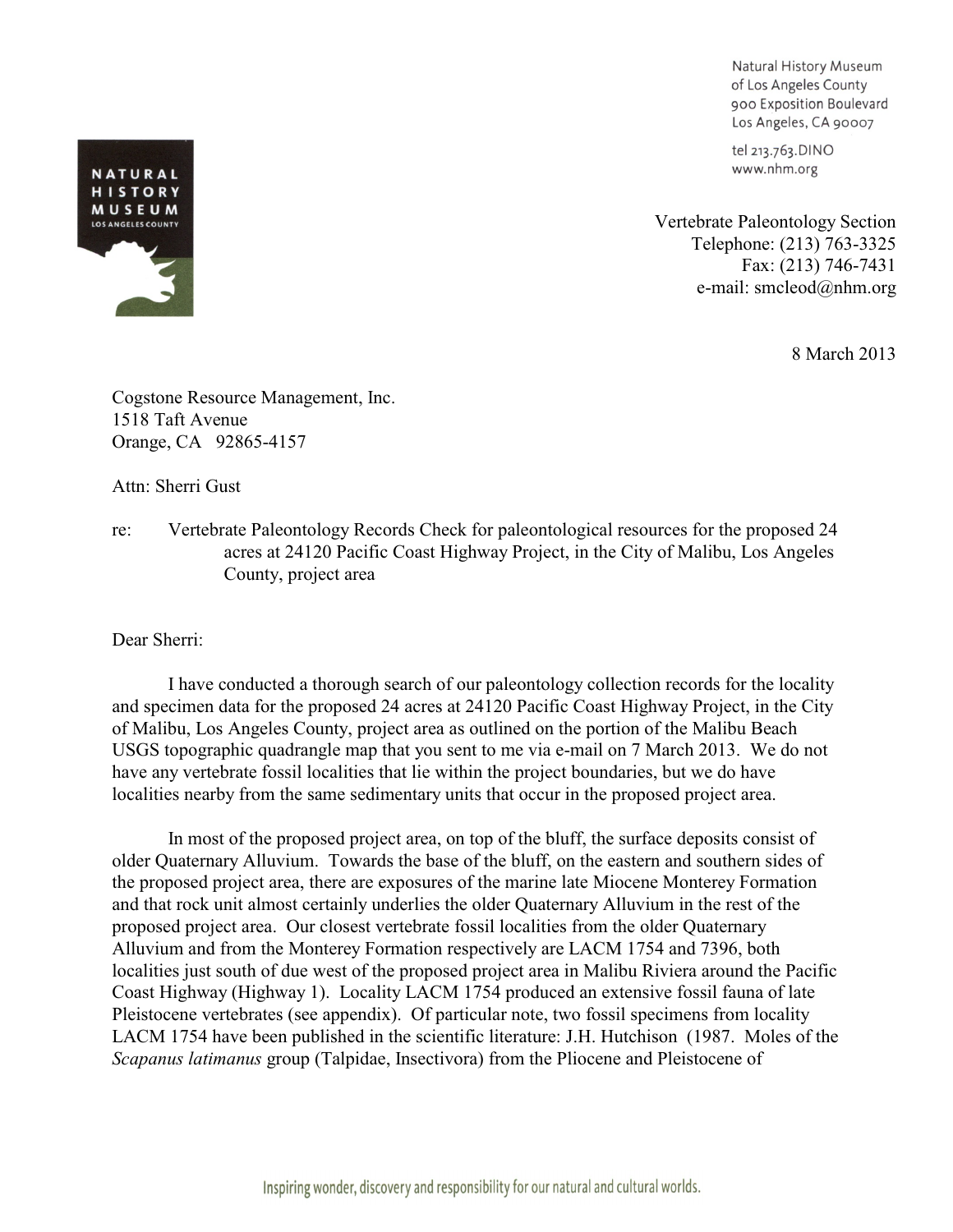California. LACM Contributions in Science, 386:1-15) published on the mole, *Scapanus latimanus*, and G.T. Jefferson (1989. Late Cenozoic Tapirs (Mammalia: Perissodactyla) of Western North America. LACM Contributions in Science, 406:1-21) published on the tapir, *Tapirus californicus*. Fossil specimens of herrings, Clupeidae, and mackerels or tuna, Scombridae, along with other as yet unidentified fish, were collected from locality LACM 7396.

Even relative shallow excavations in the older Quaternary alluvial sediments exposed on top of the bluff in most of the proposed project area may uncover significant fossil vertebrate remains. Any Monterey Formation deposits, either at depth in most of the proposed project area or exposed toward the base of the bluff, also may well encounter significant vertebrate fossils. Any substantial excavations in the proposed project area, therefore, should be closely monitored to quickly and professionally collect any specimens without impeding development. Any fossils recovered during mitigation should be deposited in an accredited and permanent scientific institution for the benefit of current and future generations.

This records search covers only the vertebrate paleontology records of the Natural History Museum of Los Angeles County. It is not intended to be a thorough paleontological survey of the proposed project area covering other institutional records, a literature survey, or any potential on-site survey.

Sincerely,

Summel A. MiLeod

Samuel A. McLeod, Ph.D. Vertebrate Paleontology

enclosures: appendix, invoice